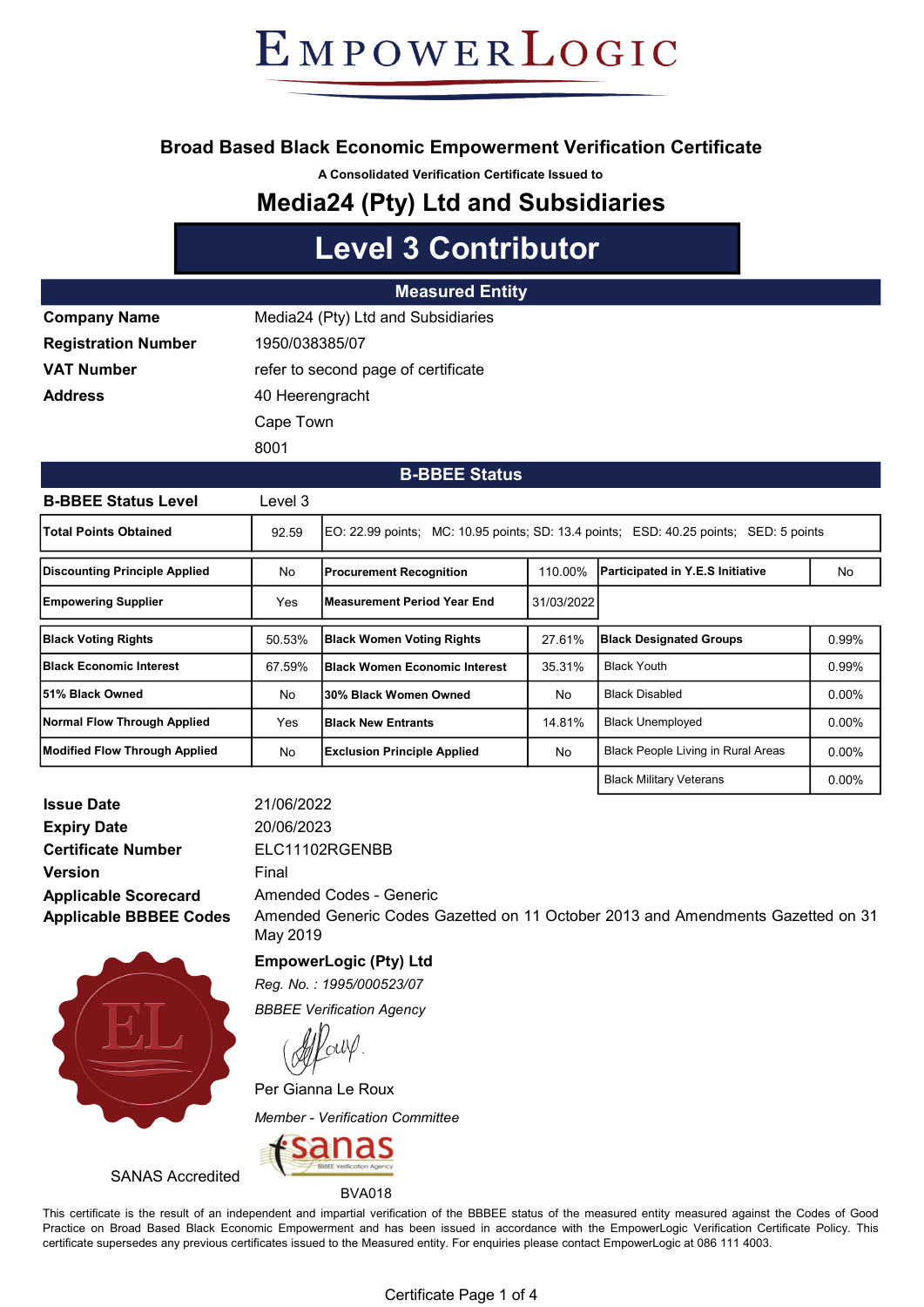### Broad Based Black Economic Empowerment Verification Certificate

A Consolidated Verification Certificate issued to

### Media24 (Pty) Ltd and Subsidiaries

Certificate Number: ELC11102RGENBB

## Level 3 Contributor

### Entities Included in the Consolidated Verification Certificate

| <b>Company Name</b>                                         | <b>Registration Number</b> | <b>Vat Number</b> |
|-------------------------------------------------------------|----------------------------|-------------------|
| MEDIA24 (CORPORATE)                                         |                            |                   |
| Media24 (Pty) Ltd trading as Media24 Head Office            | 1950/038385/07             | 4150102228        |
| MEDIA24 (ENTITIES)                                          |                            |                   |
| Naspers Properties (Pty) Ltd                                | 2003/006411/07             | 4340252719        |
| COMMUNITY NEWS (FORMERLY NEWS)                              |                            |                   |
| Media24 (Pty) Ltd trading as Community News                 | 1950/038385/07             | 4150102228        |
| Mooivaal Media (Pty) Ltd                                    | 1964/004662/07             | 4710108715        |
| Property24 Publishing (Pty) Ltd                             | 2005/004288/07             | Not registered    |
| Drendy Investments (Pty) Ltd                                | 2003/004145/07             | Not registered    |
| Fever Newspapers (Pty) Ltd                                  | 2007/023414/07             | Not registered    |
| Sky Blue Media (Pty) Ltd                                    | 2004/032499/07             | Not registered    |
| Market Demand Trading 507 (Pty) Ltd                         | 2007/025602/07             | Not registered    |
| Izimpondo Communications (Pty) Ltd                          | 2002/030611/07             | Not registered    |
| <b>AFRIKAANS NEWS</b>                                       |                            |                   |
| Media24 (Pty) Ltd trading as Afrikaans News                 | 1950/038385/07             | 4150102228        |
| <b>ENGLISH NEWS</b>                                         |                            |                   |
| Media24 (Pty) Ltd trading as English News                   | 1950/038385/07             | 4150102228        |
| The Natal Witness Printing and Publishing Company (Pty) Ltd | 1988/002702/07             | Not registered    |
|                                                             |                            |                   |

#### EmpowerLogic (Pty) Ltd

Reg. No. : 1995/000523/07

BBBEE Verification Agency

Gianna Le Roux

Member - Verification Committee **BYA018** and the BVA018 state of the BVA018 state of the BVA018 state of the BVA018

SANAS Accredited



This certificate is the result of an independent and impartial verification of the BBBEE status of the measured entity measured against the Codes of Good Practice on Broad Based Black Economic Empowerment and has been issued in accordance with the EmpowerLogic Verification Certificate Policy. This certificate supersedes any previous certificates issued to the Measured entity. For enquiries please contact EmpowerLogic at 086 111 4003.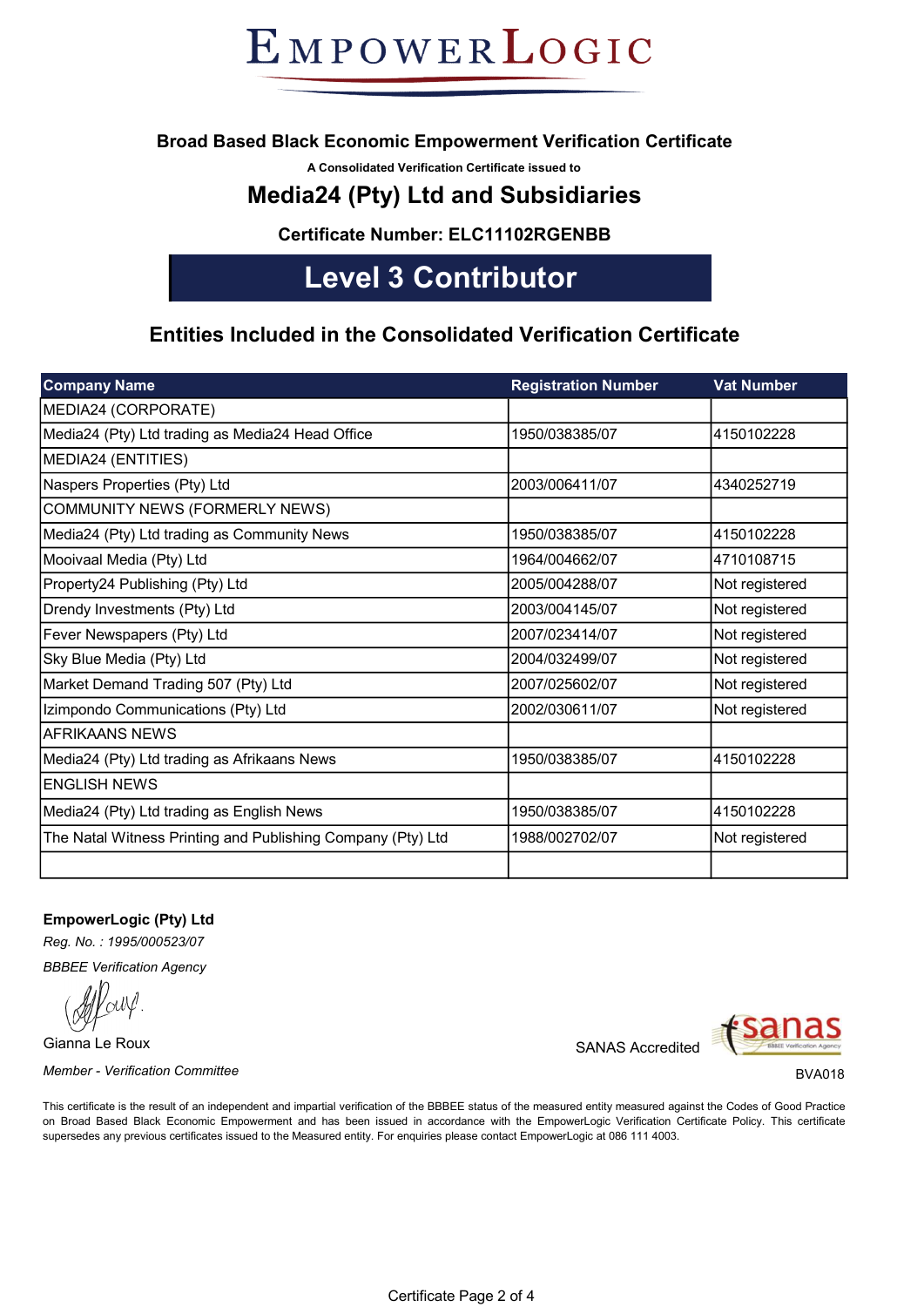### Broad Based Black Economic Empowerment Provisional Report

A Consolidated Verification Certificate issued to

### Media24 (Pty) Ltd and Subsidiaries

Certificate Number: ELC11102RGENBB

## Level 3 Contributor

### Entities Included in the Consolidated Provisional Report

| <b>Company Name</b>                            | <b>Registration Number</b> | <b>Vat Number</b> |
|------------------------------------------------|----------------------------|-------------------|
| <b>DIGITAL</b>                                 |                            |                   |
| Media24 (Pty) Ltd trading as 24.com            | 1950/038385/07             | 4150102228        |
| Media24 (Pty) Ltd trading as AdSpace24         | 1950/038385/07             | 4150102228        |
| Media24 (Pty) Ltd trading as The Space Station | 1950/038385/07             | 4150102228        |
| Media24 (Pty) Ltd trading as Careers24         | 1950/038385/07             | 4150102228        |
| 24.com Online Studio (Pty) Ltd                 | 1996/010950/07             | 4740165719        |
| Health24 (Pty) Ltd                             | 2000/012930/07             | 4300190933        |
| LIFESTYLE (MAGAZINES)                          |                            |                   |
| Media24 (Pty) Ltd trading as Media24 Lifestyle | 1950/038385/07             | 4150102228        |
| SA Hunt Publishing (Pty) Ltd                   | 2007/012812/07             | 4760253551        |
| <b>NEW MEDIA</b>                               |                            |                   |
| Media24 (Pty) Ltd trading as New Media         | 1950/038385/07             | 4150102228        |
| Swipe Interactive (Pty) Ltd                    | 2017/340414/07             | 4700266218        |
| <b>TELEVISION</b>                              |                            |                   |
| Media24 (Pty) Ltd trading as Media24 TV        | 1950/038385/07             | 4150102228        |
| Media24 (Pty) Ltd trading as VIA               | 1950/038385/07             | 4150102228        |
| Media24 (Pty) Ltd trading as Honey             | 1950/038385/07             | 4150102228        |
| ON THE DOT                                     |                            |                   |
| Media24 (Pty) Ltd trading as On the Dot        | 1950/038385/07             | 4150102228        |
|                                                |                            |                   |

EmpowerLogic (Pty) Ltd Reg. No. : 1995/000523/07 BBBEE Verification Agency

Gianna Le Roux Member - Verification Committee

SANAS Accredited



BVA018

This certificate is the result of an independent and impartial verification of the BBBEE status of the measured entity measured against the Codes of Good Practice on Broad Based Black Economic Empowerment and has been issued in accordance with the EmpowerLogic Verification Certificate Policy. This certificate supersedes any previous certificates issued to the Measured entity. For enquiries please contact EmpowerLogic at 086 111 4003.